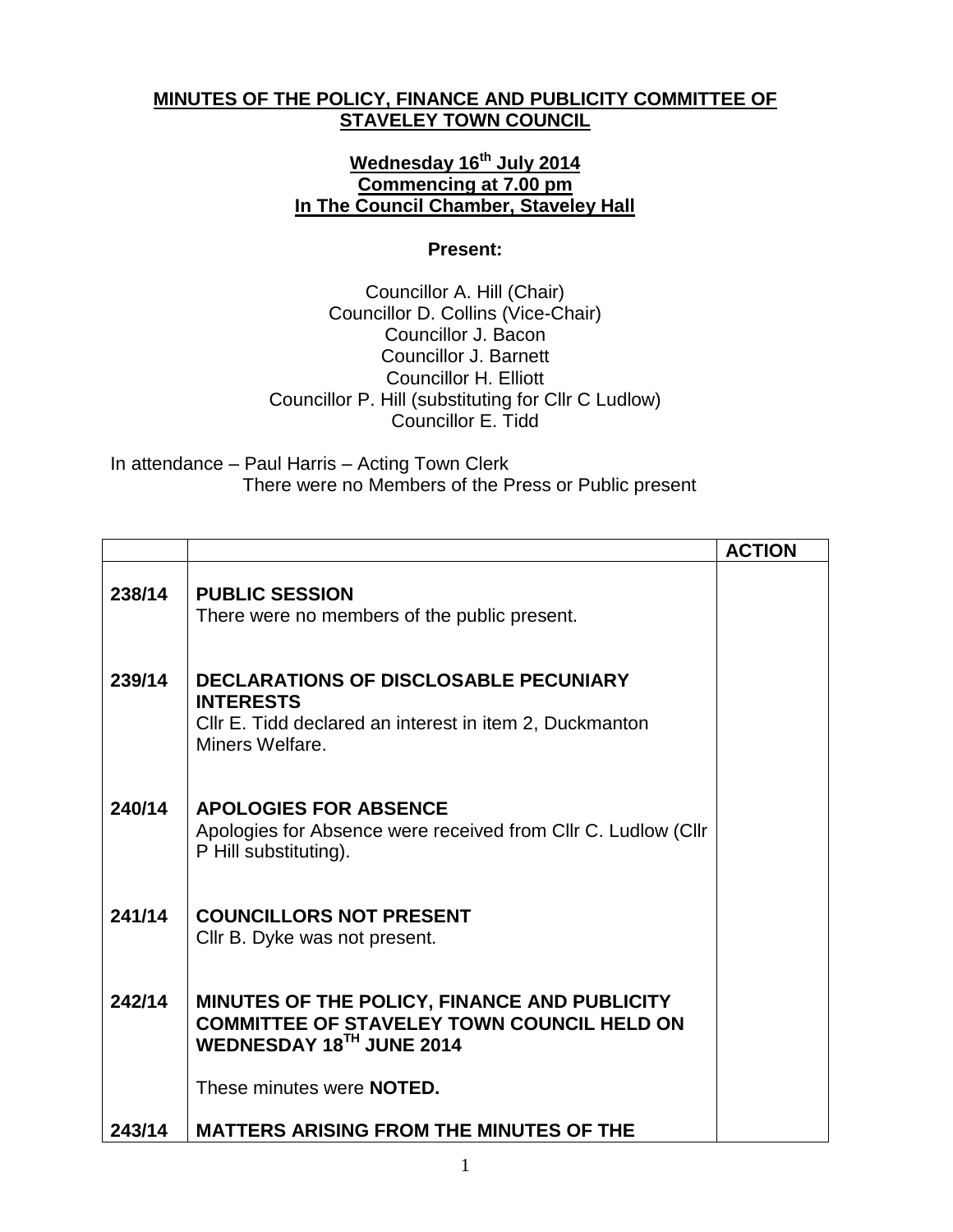|        | POLICY, FINANCE AND PUBLICITY COMMITTEE OF<br>STAVELEY TOWN COUNCIL HELD ON WEDNESDAY 18TH                                                                                                                                                                                                                                                                                                                                                                                                                                                                                                                                                                |  |
|--------|-----------------------------------------------------------------------------------------------------------------------------------------------------------------------------------------------------------------------------------------------------------------------------------------------------------------------------------------------------------------------------------------------------------------------------------------------------------------------------------------------------------------------------------------------------------------------------------------------------------------------------------------------------------|--|
|        | <b>JUNE 2014</b>                                                                                                                                                                                                                                                                                                                                                                                                                                                                                                                                                                                                                                          |  |
|        | There were no matters arising from the Minutes.                                                                                                                                                                                                                                                                                                                                                                                                                                                                                                                                                                                                           |  |
|        |                                                                                                                                                                                                                                                                                                                                                                                                                                                                                                                                                                                                                                                           |  |
| 244/14 | <b>FINANCIAL ISSUES</b>                                                                                                                                                                                                                                                                                                                                                                                                                                                                                                                                                                                                                                   |  |
|        | The Audit Report was discussed fully at the Extra Ordinary<br>Meeting of the Council held on 15 July 2014. There were<br>excellent reports from John Marriott and Jo Taylor that had<br>been needed for a number of years. It was noted that three<br>people were needed for an Audit Committee and that<br>membership should be from Councillors not involved with<br>Policy Finance and Publicity Committee or Chairman of the<br>Council. Three Councillors were nominated, Cllr J. Bacon, Cllr<br>J. McManus and Cllr L. Collins. It was proposed that the<br>committee should report directly to the Council. Terms of<br>Reference would be needed. |  |
|        | It was RECOMMENDED that an Audit Committee should be<br>set up with appropriate terms of reference to include CIIr J.<br>Bacon, Cllr L. Collins and Cllr J. McManus.                                                                                                                                                                                                                                                                                                                                                                                                                                                                                      |  |
|        | All votes FOR                                                                                                                                                                                                                                                                                                                                                                                                                                                                                                                                                                                                                                             |  |
|        | Four quotations were obtained for carrying out fencing works<br>at the Middlecroft Allotments, these were presented to<br>Councillors.                                                                                                                                                                                                                                                                                                                                                                                                                                                                                                                    |  |
|        | It was RECOMMENDED that the quotation from Imperial of<br>Great Britain option 2 be approved at a cost of £5,453.50 +<br>VAT.                                                                                                                                                                                                                                                                                                                                                                                                                                                                                                                             |  |
|        | 7 votes FOR                                                                                                                                                                                                                                                                                                                                                                                                                                                                                                                                                                                                                                               |  |
| 245/14 | TO CONSIDER THE GRANTING OF A LEASE TO<br><b>MIDDLECROFT ALLOTMENTS FOR A PERIOD OF 25</b><br><b>YEARS.</b><br>It was <b>NOTED</b> that the lease had been renewable every 5<br>years since 1914. Councillors discussed the request from<br>Middlecroft Allotments for the granting of a lease for 25 years.<br>It was RECOMMENDED that Middlecroft Allotments would be<br>granted a lease for a 25 year period.                                                                                                                                                                                                                                          |  |
| 246/14 | <b>HEART OF STAVELEY PROJECT</b>                                                                                                                                                                                                                                                                                                                                                                                                                                                                                                                                                                                                                          |  |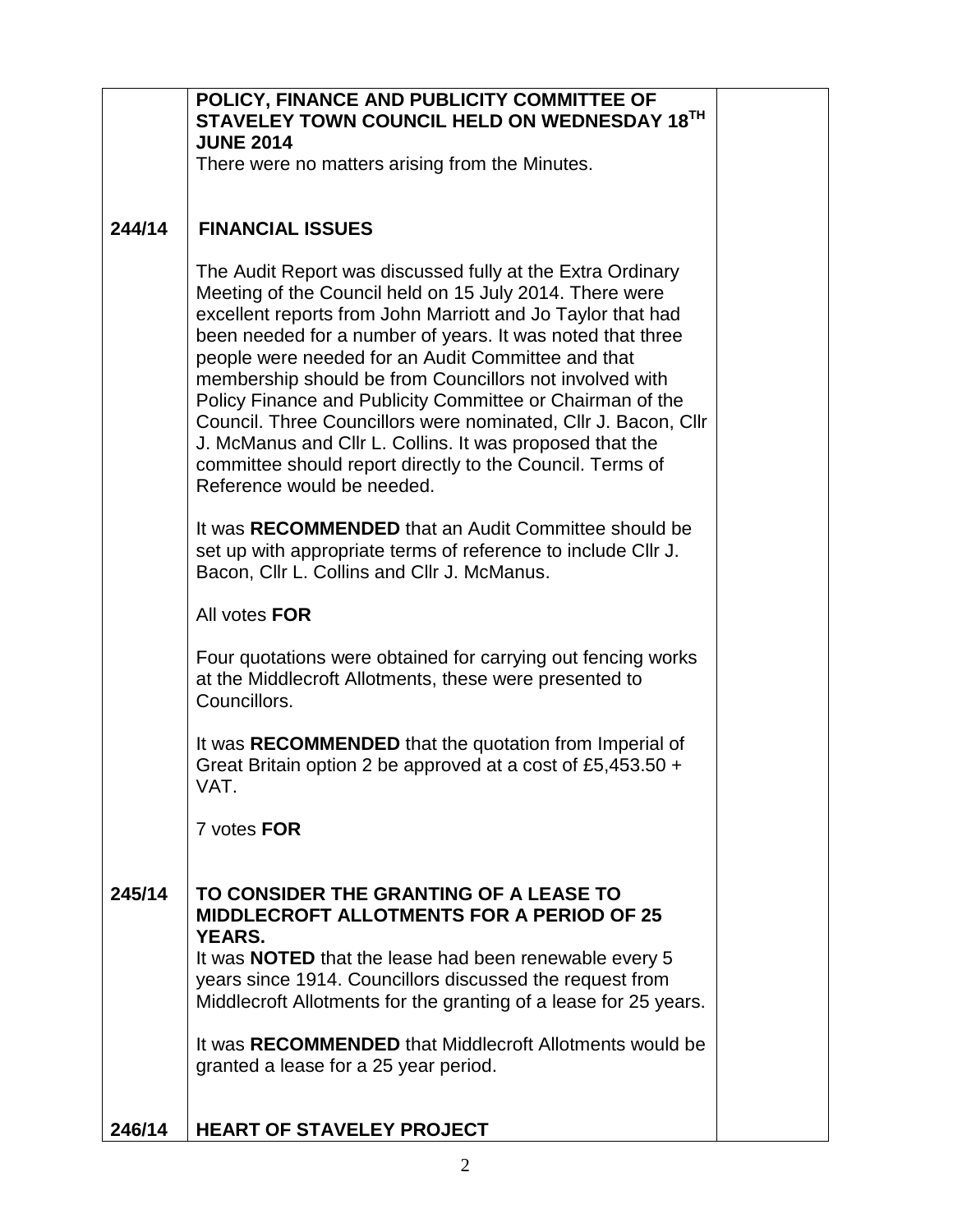|        | The Chairman reported that a meeting was due to take place<br>shortly with Ian Parkin. The meeting the previous week with<br>the Heart of Staveley Board had been a difficult meeting. It<br>was noted that Peter Rice the Quantity Surveyor was working<br>on a project Cash Flow in time for the meeting on 24 July<br>2014.<br>The committee endorsed these actions. |  |
|--------|-------------------------------------------------------------------------------------------------------------------------------------------------------------------------------------------------------------------------------------------------------------------------------------------------------------------------------------------------------------------------|--|
|        | Councillors also expressed their wish to get the units in the<br>Staveley Hall Business Centre let as quickly as possible.<br>They also mentioned the flat and stated that previously the<br>Council had agreed £500 per calendar month.                                                                                                                                |  |
|        | CIIr J Barnett left the meeting.                                                                                                                                                                                                                                                                                                                                        |  |
| 247/14 | <b>SPEEDWELL ROOMS PROJECT</b><br>It was reported that the boiler at the Speedwell Rooms had<br>been condemned.                                                                                                                                                                                                                                                         |  |
|        | It was RECOMMENDED that quotations for two to three<br>boilers be obtained to enable zoning                                                                                                                                                                                                                                                                             |  |
|        | All votes FOR                                                                                                                                                                                                                                                                                                                                                           |  |
| 248/14 | <b>STAVELEY MARKET</b><br>It was <b>NOTED</b> that as Nicki Williams was away there was no<br>update; however Councillors commented that on Tuesday<br>there had been more traders on the market and on Saturday<br>it was also busier than it had been previously.                                                                                                     |  |
| 249/14 | <b>SECTION 137 GRANTS - DUCKMANTON MINERS</b><br><b>WELFARE</b><br>CIIr Tidd left the meeting.                                                                                                                                                                                                                                                                          |  |
|        | It was RECOMMENDED that a grant of £200 be approved for<br>Duckmanton Miners Welfare.                                                                                                                                                                                                                                                                                   |  |
|        | 4 votes FOR                                                                                                                                                                                                                                                                                                                                                             |  |
|        | The Chairman also moved that £50 from the Chairman's<br>Allowance would also be paid to Duckmanton Miners Welfare.<br>In addition £50 from the Chairman's Allowance would also be<br>paid to Staveley Armed Forces Veterans Association towards<br>events next year.                                                                                                    |  |